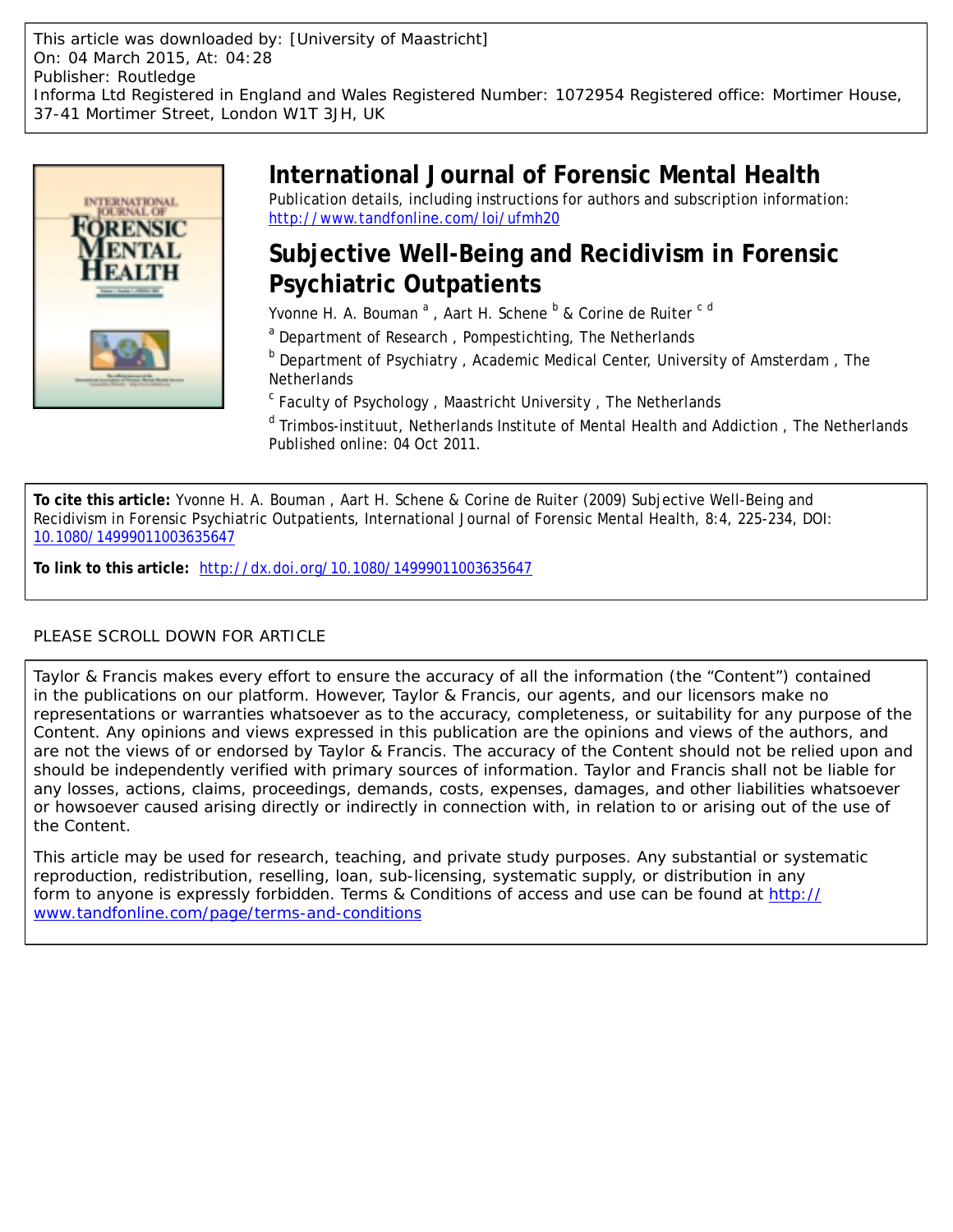

## Subjective Well-Being and Recidivism in Forensic Psychiatric Outpatients

Yvonne H. A. Bouman

*Department of Research, Pompestichting, The Netherlands*

## Aart H. Schene

*Department of Psychiatry, Academic Medical Center, University of Amsterdam, The Netherlands*

Corine de Ruiter

*Faculty of Psychology, Maastricht University, The Netherlands, and Trimbos-instituut, Netherlands Institute of Mental Health and Addiction, The Netherlands*

> In community-based forensic psychiatry, subjective well-being (SWB) is rarely considered as an explicit treatment target. According to the General Strain Theory and the Good Lives Model, a negative relationship between SWB and re-offending in personality-disordered patients can be hypothesized. In a multi-center, prospective study, the short-term effect of SWB on selfreported criminal offending behavior over a three-month period was explored. SWB was also related to official recidivism data over a follow-up period of three years. Overall SWB and satisfaction with health and finances predicted recidivism to a moderate degree. Furthermore, creating a meaningful life was negatively related to recidivism. For patients with a high risk level, SWB with health buffered self-reported re-offending; this effect was not found in relation to official reconvictions. The protective effect of positive SWB in reducing both short-term and long-term criminal behavior in forensic psychiatric outpatients merits further attention in community-based forensic psychiatric treatment.

*Keywords:* forensic psychiatry, subjective well being, criminal recidivism, outpatients

#### INTRODUCTION

In treatment of forensic psychiatric (out)patients, risk assessment and risk management instruments are increasingly used to identify dynamic risk factors as the main treatment targets. Until the late nineties, none of the major risk assessment instruments incorporated protective factors. More recently, several instruments have been developed which incorporate these factors, such as the *Structured Assessment of Violence Risk in Youth* (SAVRY; Bartel, Borum, & Forth, 2000); the *Short Term Assessment of Risk and Treatability* (START; Webster, Martin, Brink, Nicholls, & Middleton, 2004); the *Inventory of Offender Risk, Need and Strength* (IORNS; Miller, 2006); and the *Structured Assessment of Protective Factors* *for violence risk* (SAPROF; deVogel, de Ruiter, Bouman, & de Vries Robbé, 2007). Only one risk management instrument, the *Structured Outcome Assessment and Community Risk Monitoring* (SORM; Grann et al., 2001), contains a self-report assessment of subjective well-being.

Several criminological theories relate subjective wellbeing to desistance from crime. For instance, General Strain Theory (Agnew, 1992) states that strain results in negative affect, which in turn influences delinquent behavior. Furthermore, the idea that the risk of maladaptive behavior, such as criminal offending, diminishes when persons have a fulfilling or 'good life' is central to the so-called 'Good Lives Model' (Ward, 2002). Although the theoretical notion of subjective well-being has entered the field of risk assessment, the empirical evidence for it is very limited, as Ogloff and Davis (2004) stated: "despite the attention paid to concepts of psychological well-being (. . . ), relatively little is actually known about these matters among offenders" (p. 238).

Address correspondence to Yvonne Bouman, PhD, Pompestichting, Department of Research, P.O.Box 31435, Nijmegen 6503 CK, The Netherlands. E-mail: ybouman@pompestichting.nl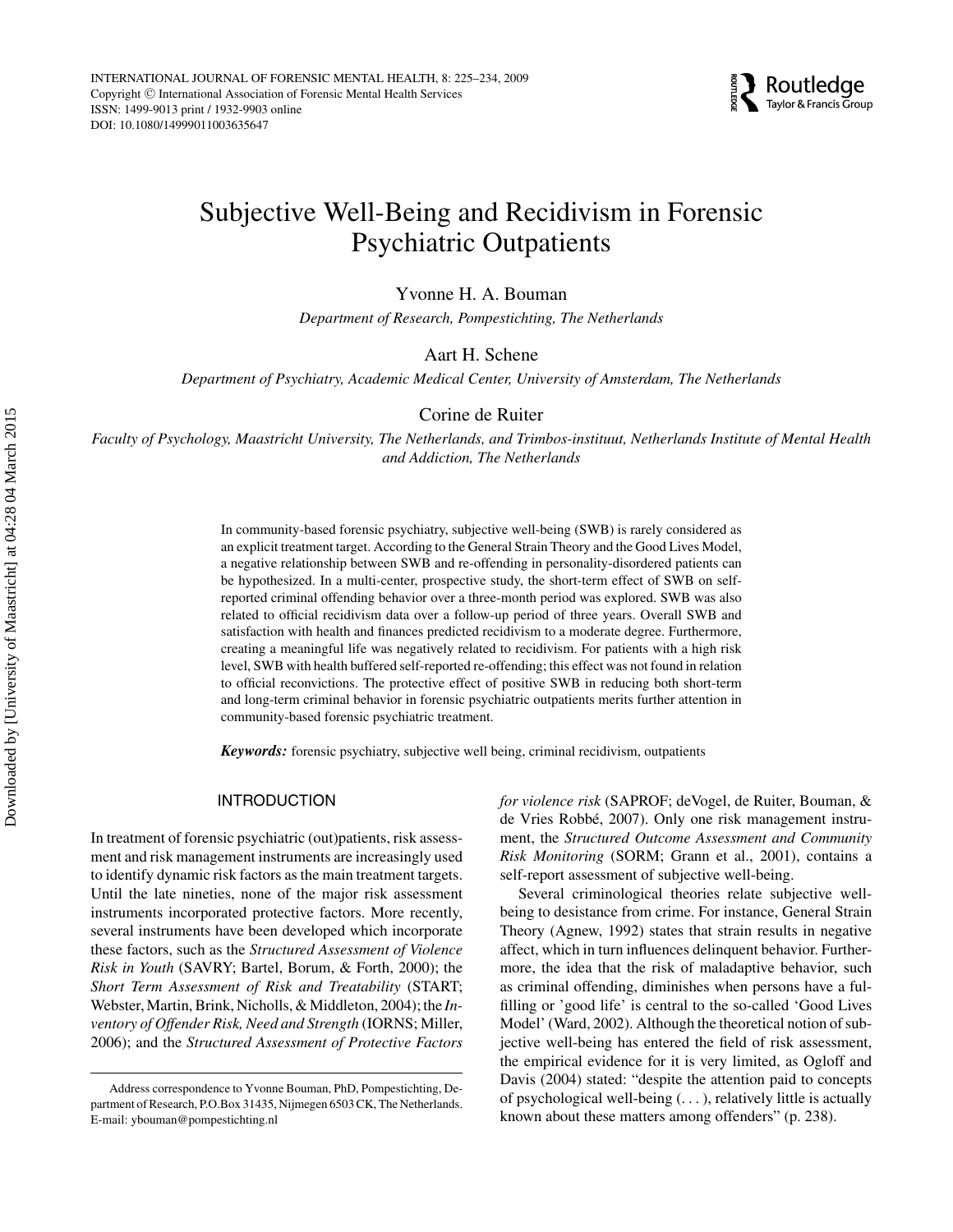Subjective well-being refers to the individual's cognitive and affective judgment of his or her entire life-situation, as well as of specific life domains (Diener & Suh, 1997). In studies on quality of life, both subjective and objective or social indicators are used to map quality of life. Social indicators reflect a person's objective circumstances in a given cultural or geographic environment (Diener & Suh, 1997). Examples are: employment, financial situation, social contacts, and intimate relationship.

The relationship between social indicators or objective life circumstances, such as work, leisure activities, financial status, and recidivism has been demonstrated in several studies (see, e.g., Bouman, de Ruiter, & Schene, in press; Gendreau, Goggin, & Gray, 2000; Goggin, Gendreau, & Gray, 1998; Monahan et al., 2001; Odonne-Paolucci, Violato, & Schofield, 2000). Paid employment, engagement in structured leisure activities, and sound financial management, all reduce the risk of re-offending. So far, the relationship between SWB and criminal recidivism has rarely been explored. One study used return to jail, due to violation of probation or parole conditions, as an outcome measure in a sample of predominantly male offenders with schizophrenia ( $N = 65$ ; Draine & Solomon, 1994). Just over a quarter of the sample had to return to jail within six months, and they were less satisfied with their living circumstances and with their lives in general, than those who did not violate the parole conditions.

Subjective well-being of forensic psychiatric outpatients has been explored in several studies (Bouman, van Nieuwenhuizen, Schene, & de Ruiter, 2008; Chung, Cumella, Wensley, & Easthope, 1998; Draine & Solomon, 1992, 2000; Gerber et al., 2003; Swanson, Swartz, Elbogen, Wagner, & Burns, 2003; Williams, 2003). Generally, forensic outpatients tend to be less satisfied with their lives overall than the general population, but they are more satisfied compared to general psychiatric outpatients. On the other hand, the subgroup of patients with Personality Disorders (PDs), which constitutes the largest part of the forensic outpatient population in The Netherlands (Hildebrand & de Ruiter, 2004; Plemper, 2001), tended to be less satisfied than patients with schizophrenia (Boumanet al., 2008; Lehman, 1999; Swinton, Oliver, & Carlisle, 1999) and the general population (Narud, Mykletun, & Dahl, 2005). Co-morbidity of a PD with a major mental disorder seems also to be associated with a lower subjective QoL (Draine & Solomon, 2000; Masthoff, Trompenaars, van Heck, Hodiamont, & de Vries, 2006). Furthermore, men reported higher levels of subjective wellbeing than women (Slade et al., 2004; van Nieuwenhuizen, 1998).

The current research aimed at studying the association between subjective well-being and re-offending behavior in a sample of male forensic psychiatric outpatients with PD or PD traits. Subjective well-being was defined as the patient's self-rating of general satisfaction with life, but it was also measured in relation to specific life domains. According to Lehman (1983), global well-being depends on personal characteristics, objective circumstances in various domains and on subjective satisfaction with these life domains. Within subjective well-being, two dimensions were discerned (van Nieuwenhuizen, 1998). The internal dimension measures domains related to personal autonomy (see Boevink, Wolf, van Nieuwenhuizen, & Schene, 1995), comprising positive and negative self-esteem, life fulfilment and framework. The latter two assess whether an individual envisions his life as having some meaningful perspective and whether he has derived a set of life-goals from it. The external dimension consists of subjective life domain– specific ratings, for instance, the domains finances and family relationships.

#### Research Questions and Hypotheses

We examined the following research questions: (1) What is the association between overall and domain-specific subjective well-being and short-term self-reported delinquent behavior at a 3-month follow-up? (2) What is the association between overall and domain-specific subjective well-being and officially documented offending behavior at a 3-year follow-up? (3) Are indicators of personal autonomy related to recidivism? (4) Is subjective well-being related to recidivism, after controlling for treatment intensity, prior convictions, and risk level?

Based on the notion that a good or fulfilling life may lead to lower levels of criminal behavior, we hypothesized that patients with higher subjective well-being, both in general and on different domains, would report less delinquent behavior than patients with low subjective well-being, in the short-term and also in the longer term.

It is well established that certain risk factors influence criminal recidivism: treatment intensity, number of prior convictions, and general risk level. Patients with a higher treatment intensity commit fewer offenses than patients with a low treatment intensity (Monahan et al., 2001). Patients with prior convictions commit offenses more often than patients without criminal convictions (Bonta, Law, & Hanson, 1998; Coid, Hickey, Kahtan, Zhang, & Yang, 2007; Monahan, 1981; Monahan et al., 2001). And, patients with a higher risk level for future criminal recidivism re-offend more than patients with a low risk level (Andrews & Bonta, 2000; Bonta et al., 1998).

Thus, we hypothesized that subjective well-being will buffer these risk factors, particularly in high risk patients. High-risk patients with a high level of subjective well-being will re-offend less compared to high-risk patients with a low level of SWB. In a buffering model, "risk factors have an impact on behavior only under certain conditions such as the lack of protective mechanisms" (Fitzpatrick, 1997, p. 136).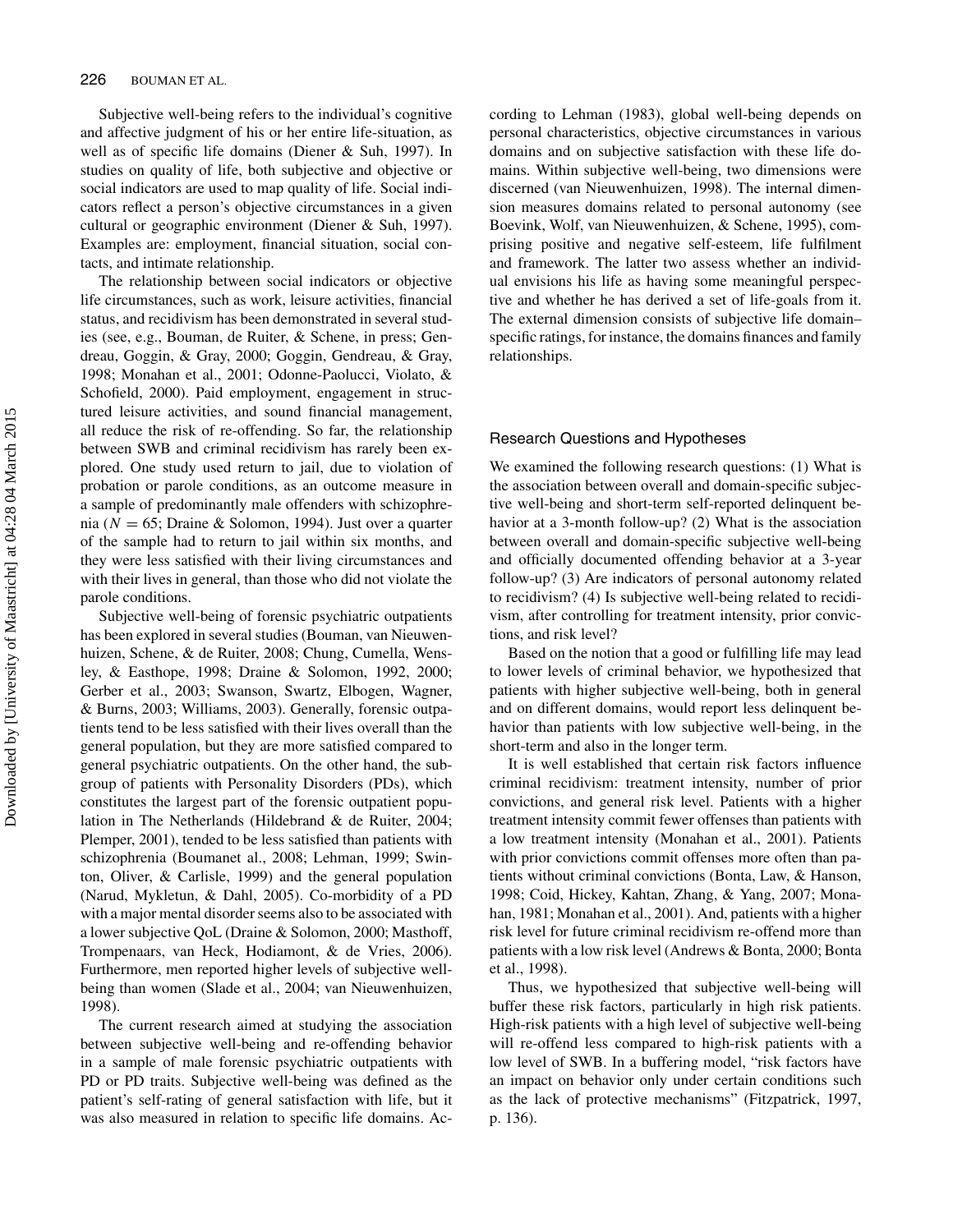#### Design

A prospective multi-center study was conducted using a random sample of adult male personality-disordered forensic outpatients. The inclusion criteria were: male gender; 18 years or older; IQ higher than 70; and a primary diagnosis of PD or PD traits (DSM-IV-TR; American Psychiatric Association, 2000). Exclusion criteria were: a comorbid Axis I disorder of mood, anxiety, or psychosis. The patients had to be in contact with the forensic treatment center at least once a month at the time of the first interview  $(T_0)$ .

## Procedure

One hundred thirty-five patients participated. Overall and domain-specific subjective well-being was assessed by means of the extended Dutch version of the *Lancashire Quality of Life Profile* (LQoLP; van Nieuwenhuizen, Schene, & Koeter, 1998). Next, the *Level of Service Inventory – Revised* (LSI-R; Andrews & Bonta, 1995) was completed by trained interviewers. Three months later  $(T_1)$ , all patients who were interviewed at  $T_0$  were sent or given an envelope containing the *Self-reported Delinquent Behaviour Inventory* (SRDB; van Dam, Janssens, de Bruyn, van Koolen, & Spee, 1999). If a patient was no longer in treatment or the frequency of contact was low, the questionnaire was sent by mail, otherwise it was given to him during a treatment session. Due to privacy constraints, it was not possible to send a reminder to patients who did not respond. Again three months later  $(T_2)$ , patients were approached for another assessment, at which time the LQoLP and the LSI-R were re-administered. Two years after the last interview, official reconviction data as documented in the Judicial registration system were gathered. Before  $T_0$ , every patient gave written informed consent and permission to obtain medical and judicial follow-up information.

#### **Participants**

Of the 135 patients, 64 patients (47.4%) returned the SRDB at  $T_1$ . At  $T_2$ , 102 patients (75.6%) were re-interviewed. The average age of the 135 patients was  $37.5$  years (SD = 10.4). About one-third had not finished any type of formal education or only primary school. Almost half of the patients had an intimate relationship and about a third held a job. For a third of the patients, the treatment in the forensic outpatient facility was their first contact with mental health services. Seventy percent of the patients were diagnosed with a PD, of whom the majority with PD Not Otherwise Specified (37.8%). Cluster B disorders (antisocial, borderline, and narcissistic PD) were present in 23% of the patients. The other patients did not reach the threshold for a full PD, but had a subclinical PD. Most patients had been previously convicted of a crime (74.6%). The crimes were mainly violent offenses (57.8%), sexual offenses (28.1%) or property offenses (13.3%). For

almost half of these patients, the LSI-R resulted in a high risk of recidivism, and 21.5% were judged low risk (for a more detailed description of the sample see Bouman et al., 2008).

Patients who had not returned the questionnaire at  $T_1$  were compared to patients who had, on demographic, criminal and treatment characteristics. Responders did not differ from drop-outs on any of these characteristics.

The 102 patients who participated at  $T_2$  were compared to the 33 patients who did not take part in the follow-up interview on these same characteristics. Patients who participated at  $T_2$  had fewer prior convictions (2.6 vs. 4.9;  $F(1) = 4.805$ ;  $p = .030$ ). Patients who did not participate at the second interview round had fewer comorbid Axis I disorders, such as mild depression, posttraumatic stress disorder, and dysthymic disorder (10.3% vs. 28.3%;  $\chi^2(1)$  = 3.976;  $p = .046$ ). No other differences were found between responders and nonresponders with regard to type of disorder; age; years of education; IQ; global subjective QoL at  $T_0$ ; framework of treatment (mandatory or not); having a relationship; having work; living of a social benefit; having debts or children; being previously admitted to a psychiatric hospital; LSI-R risk level; and being previously convicted or incarcerated.

#### Independent Variables

### Subjective Well-Being

Subjective well-being was assessed by means of Dutch version of the *Lancashire Quality of Life Profile* (LQoLP; van Nieuwenhuizen, Schene, & Koeter, 1998). Within subjective well-being, two dimensions were discerned (van Nieuwenhuizen, 1998): an internal dimension with four subscales and an external dimension with six domain-specific subjective ratings. The internal dimension consisted of four (sub)scales. It included the subscales positive and negative self-esteem of the Self-Esteem Scale (Rosenberg, 1965, in van Nieuwenhuizen, 1998; and in Oliver et al., 1996). Five positively labelled items were used to indicate positive self-esteem, for instance "You feel you have a number of good qualities" and five negatively phrased items were used to indicate negative self-esteem, for instance "You feel you do not have much to be proud of" (see Oliver et al., 1996, p. 255). For the analyses, the scores on the negative self-esteem subscale were reversed: a high score was therefore positive and a low score was negative. The two subscales of the Life Regard Index (Dutch adaptation by Debats et al., 1993; see also Debats, 1996b) were also part of the internal dimension: the Framework scale, which assesses "the degree to which individuals can envision their lives within some meaningful perspective or have derived a set of life-goals or philosophy of life from these" (Debats, 1996a, p. 14) and the Fulfilment scale, which "measures the degree to which people see themselves as having fulfilled or as being in the process of fulfilling their framework of life-goals" (Debats, 1996a, p. 14). The external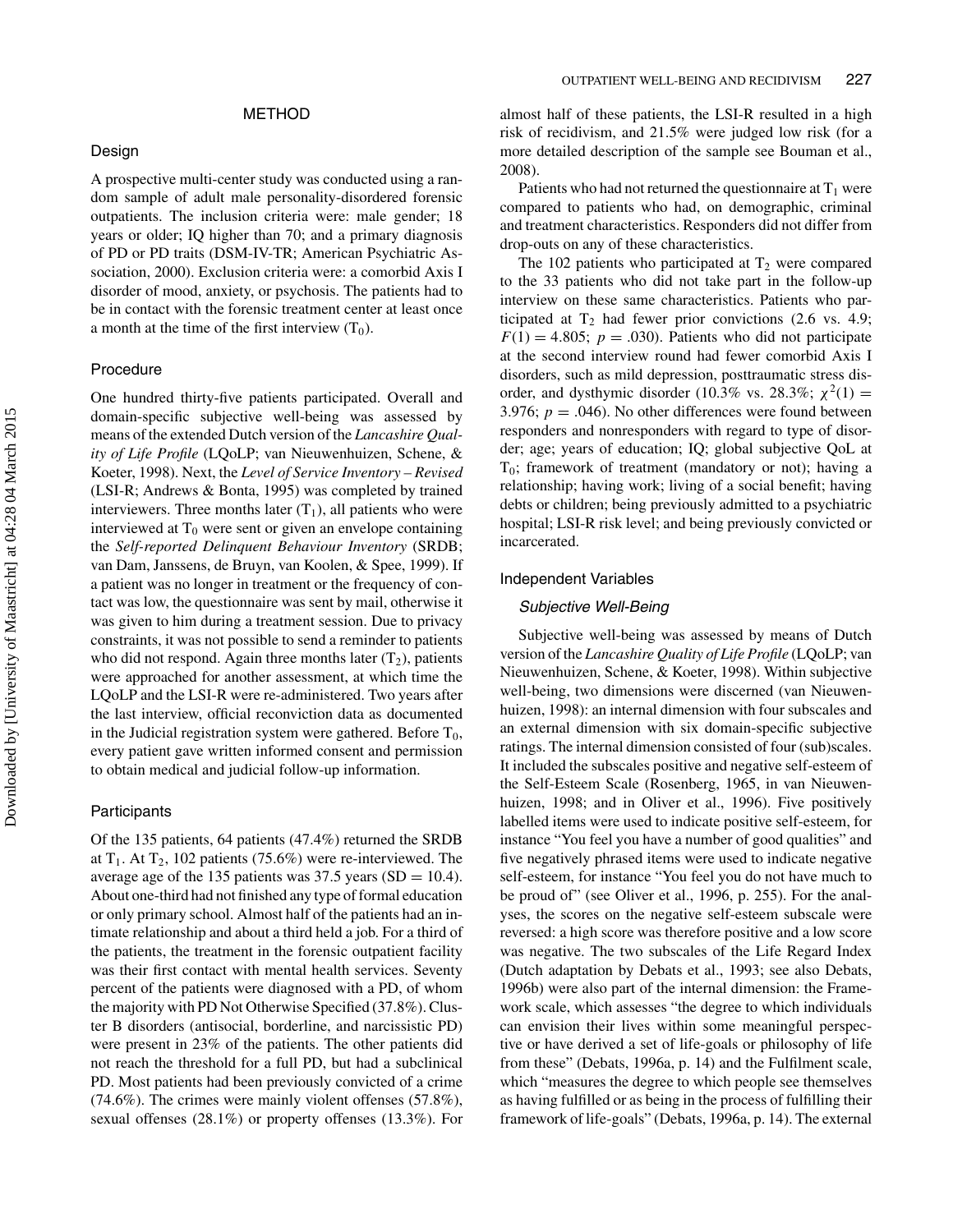dimension consisted of six domain-specific subjective ratings concerning: leisure and social participation, finances, family, living circumstances, health, and safety. The Life Satisfaction Scale (LSS) was used to measure satisfaction on these domains. All ten subjective indicators were transformed into a 7-point scale, with  $1 = \text{very dissatisfied/dissatisfactory}$ ; and  $7 =$  very satisfied / satisfactory. A global measure of subjective well-being was also included, namely Cantril's Ladder (Cantril, 1965, in van Nieuwenhuizen, Schene, Boevink, & Wolf, 1998). On Cantril's Ladder, a patient is asked to rate his life on a continuum ranging from *life at its worst (0)* to *life at its best (100)* by indicating it on a 100-mm long ladder. The six domain-specific indicators of SWB and the four internal indicators of SWB, as well as Cantril's Ladder at  $T_0$ were related to self-reported offenses at  $T_1$  and scores at  $T_2$ were related to official recidivism data at 3-year follow-up.

#### Dependent Variables

#### Self-Reported Offenses

Delinquent behavior of forensic patients was measured using the *Self-reported Delinquent Behaviour Inventory* (SRDB; van Dam et al., 1999). The SRDB asks the respondent to indicate which of the 21 listed types of offenses he committed during the three months prior to assessment at  $T_1$  and there is one open item for offenses not listed. Selfreported offenses were categorized into property offenses, violent offenses, sexual offenses, and general offenses. A dichotomized score of each type of offense, with a score of zero indicating no such behavior and a score of one indicating one or more incidences of the type of offense, was used in the analyses.

A one-week test-retest reliability study of the SRDB among 27 adult male forensic psychiatric outpatients was conducted. The reliability was  $r_s = .72$  for property offenses,  $r_s = .74$  for violent offenses and  $r_s = .82$  for total number of offenses. No information on the reliability of the SRDB for sexual offenses was obtained due to the absence of such behavior.

#### Official Recidivism

Official recidivism data were obtained from the Central Judicial Documentation register of the Dutch Ministry of Justice in February 2008. This covered a period of at least 28 months and at most 46 months after  $T_2$  (mean follow-up  $time = 37$  months;  $SD = 4.5$  months). Data were obtained for 133 of the patients who entered the study at  $T_0$ . Data on two patients were not or were no longer present in the register. One hundred two patients participated at  $T_2$ ; data for these patients were used here.

We distinguished between patients who were convicted for an offense committed after  $T_2$  and patients who were not convicted. Minor offenses, such as traffic violations, were not included. The type of offense committed was coded as a sexual, violent, or property offense, or arson. These five indicators for recidivism were dichotomized into  $0 (= not)$ present) and  $1$  (= present).

#### Control Variables

In the MacArthur risk assessment study (Monahan et al., 2001), patients who remained in regular contact with the treatment center were less often violent after release from hospital than patients with a lower frequency of contact. We therefore distinguished high and low *treatment intensity*, by dichotomizing the number of treatment contacts during the six months between  $T_0$  and  $T_2$ , using a median split.

The LSI-R (Andrews & Bonta, 1995) was used to assess the *level of risk* a patient posed. LSI-R total scores range from 0 to 54 and were transformed into valid percentages. Following Austin and colleagues (2003), a score between 0% and 28% was considered low risk; a score between 28% and 41% was labelled moderate risk; and a score of 41% or more was considered high risk of recidivism. The scores at  $T_0$  were used in analyzing the influence on self-reported offenses, and the scores at  $T_2$  were used when examining the association with official recidivism data.

Previous offending behavior has been established as one of the strongest predictors of future criminal behavior (Bonta et al., 1998; Coid et al., 2007; Monahan, 1981; Monahan et al., 2001). We used *previous conviction*(s)  $(0 = no prior)$ conviction;  $1 =$  one or more prior convictions) as indicator of previous offending behavior. Here also, the score at  $T_0$  was used in studying the association to self-reported offenses, and the score at  $T_2$  was related to official recidivism data.

#### Data Analysis

The association between each indicator of subjective wellbeing and self-reported delinquent behavior and official recidivism was studied using bivariate analyses. First, the predictive validity was studied. Next, partial correlations were assessed, controlling for treatment intensity, for prior convictions and for general risk level. The predictive power of subjective well-being for recidivism was explored using Receiver Operating Characteristics (ROC) curves. In a ROC curve, the sensitivity is mapped against 1 minus the specificity (Fawcett, 2004; Mossman, 1994). A score of 0.5 represents random guessing, and a score of 1.0 represents perfect classification (Hanley & McNeil, 1982). The threshold of the areas under the ROC curve (AUC) which can be considered adequate or good has not been agreed upon. For instance, Sjöstedt and Grann (2002) proposed an AUC  $\geq$ .60 as marginally accurate;  $\geq$ .70 as modest accuracy;  $\geq$ .80 as moderate accuracy; and  $\geq 90$  as high accuracy, whereas de Vogel and colleagues (2004) considered AUCs  $\geq$  70 as moderate and  $\geq$ .75 as good. We reported significance levels of the AUCs, and paid attention to the relevance of the outcome in the Discussion section.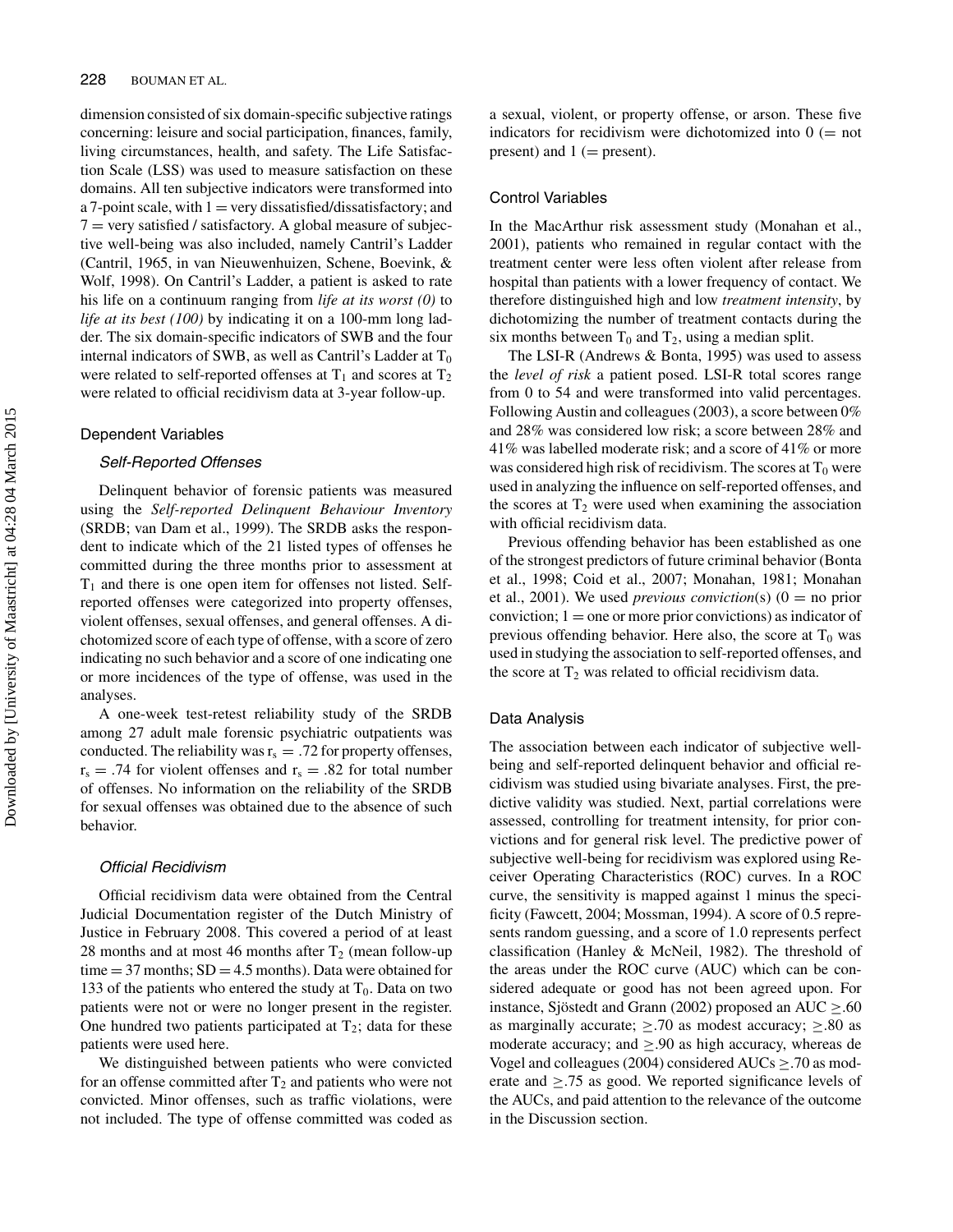TABLE 1 Relationship between subjective well-being at T<sub>0</sub> and self-reported delinquent behavior over a 3-month period ( $N = 64$ ).

|                                  | Self-reported general offenses |           |     |        | Self-reported violent offenses |           |        |     | Self-reported property offenses |           |        |     |
|----------------------------------|--------------------------------|-----------|-----|--------|--------------------------------|-----------|--------|-----|---------------------------------|-----------|--------|-----|
|                                  | <b>AUC</b>                     | <b>SE</b> |     | 95% CI | <b>AUC</b>                     | <b>SE</b> | 95% CI |     | <b>AUC</b>                      | <b>SE</b> | 95% CI |     |
| Leisure and social participation | .55                            | .07       | .41 | .70    | .51                            | .09       | .34    | .69 | .49                             | .09       | .31    | .66 |
| Finances                         | $.68*$                         | .07       | .55 | .82    | .55                            | .10       | .36    | .74 | .66                             | .09       | .47    | .84 |
| Living circumstances             | .50                            | .07       | .36 | .64    | .45                            | .09       | .28    | .62 | .43                             | .09       | .26    | .61 |
| Legal and safety                 | .54                            | .07       | .39 | .68    | .55                            | .09       | .38    | .73 | .47                             | .11       | .27    | .68 |
| Health                           | $.71***$                       | .07       | .59 | .84    | $.73***$                       | .07       | .60    | .86 | .65                             | .10       | .46    | .84 |
| Family relationships             | .60                            | .07       | .46 | .74    | .63                            | .07       | .48    | .77 | .48                             | .09       | .30    | .66 |
| Positive self-esteem             | .59                            | .07       | .45 | .74    | .49                            | .09       | .32    | .65 | .61                             | .09       | .42    | .79 |
| Negative self-esteem             | .60                            | .07       | .46 | .74    | .51                            | .09       | .34    | .68 | .59                             | .09       | .41    | .77 |
| Framework                        | .59                            | .07       | .45 | .74    | .56                            | .08       | .39    | .72 | $.72*$                          | .09       | .55    | .89 |
| Fulfilment                       | .69*                           | .07       | .56 | .82    | .64                            | .07       | .50    | .79 | .55                             | .08       | .40    | .71 |
| Cantril's ladder                 | .59                            | .07       | .44 | .73    | .58                            | .09       | .41    | .75 | .58                             | .10       | .38    | .77 |
|                                  |                                |           |     |        |                                |           |        |     |                                 |           |        |     |

*Note*. AUC = Area under the curve of a Receiver Operating Characteristic. SE = Standard Error. CI = Confidence Interval. Bold = Significant Subjective Quality of Life Indicators.

<sup>∗</sup>*p* ≤ *.*05. ∗∗*p* ≤ *.*01.

#### RESULTS

#### Subjective Well-Being at  $T_0$

At  $T_0$ , most patients ( $N = 64$ ) were satisfied with their Living arrangements ( $M = 5.3$ ;  $SD = 1.0$ ) and their Safety  $(M = 5.4; SD = 0.9)$ . On the Life Satisfaction Scale (LSS) with Leisure time and social participation ( $M = 4.9$ ;  $SD =$ 0.8), with Family ( $M = 4.7$ ;  $SD = 1.2$ ) and with Health ( $M =$ 4.6;  $SD = 1.0$ ), patients reported a positive score. Patients assessed the LSS with their Finances as neutral  $(M = 4.0;$ *SD* = 1.4). On average, patients scored satisfactory ( $\geq$ 5) on Positive Self-Esteem ( $M = 5.9$ ;  $SD = 1.2$ ) and on their Life Framework ( $M = 5.8$ ;  $SD = 1.1$ ). They assessed their Negative Self-Esteem as low ( $M = 4.9$ ;  $SD = 1.5$ ) and Life Fulfilment ( $M = 4.8$ ;  $SD = 1.2$ ) as almost satisfactory. Considering their lives in general, using Cantril's Ladder, patients viewed their lives as just below average quality ( $M = 45.8$ ;  $SD = 22.1$ .

### Self-Reported Delinquent Behavior Between T<sub>0</sub> and  $T_1$

More than 40% of the patients ( $N = 64$ ) reported any type of delinquent behavior during the three months between  $T_0$ and  $T_1$ . This was mostly violent offending behavior (21.7%), such as threat with violence in public or involvement in a fight. Equally, a relatively large proportion (18.8%) reported property offenses, such as dealing in stolen goods or using public transportation without payment. In the analysis of the association between self-reported offenses and SWB, arson  $(0\%)$  and sexual offenses  $(1.6\%)$  could not be examined separately, due to low base rate.

## Prediction of Self-Reported Offences by Subjective Well-Being Indicators

To explore the predictive validity of the indicators, the AUC of the ROC was calculated with the three types of selfreported offenses as outcome variable (Table 1). The range of the AUCs for self-reported property offenses was .43 to .72. Only the AUC between Framework and self-reported property offenses, was significant ( $AUC = .72$ ). The range of the AUCs for self-reported violent offenses was .45 to .73. LSS with Health resulted in a significant AUC of .73 with violent offenses. LSS with Health also resulted in a significant AUC of .71 with self-reported general offenses, as did LSS with Finances ( $AUC = .68$ ). Life Fulfilment also resulted in a significant AUC of .69 for self-reported general offenses. The range of the other, nonsignificant, AUCs for general offenses was .50 to .60.

#### Association Between Subjective Well-Being and Self-Reported Offenses Controlling for Risk Variables

Of the three variables—treatment intensity, previous convictions, and risk level—only risk level correlated significantly, though modestly, with self-reported property offenses  $(r<sub>s</sub> = .32)$  and self-reported general offenses  $(r<sub>s</sub> = .28; Ta$ ble 2). In both cases, the higher the risk, the higher the rate of offenses was.

The association between Satisfaction with Finances and self-reported general offenses did not remain significant when controlling for risk level  $(r = -.22; p > .05;$  zeroorder:  $r = -.26$ ;  $p < .05$ ). Satisfaction with Health still correlated with self-reported general offenses when controlling for risk level ( $r = -.32$ ;  $p < .05$ ; zero-order:  $r = -.38$ ;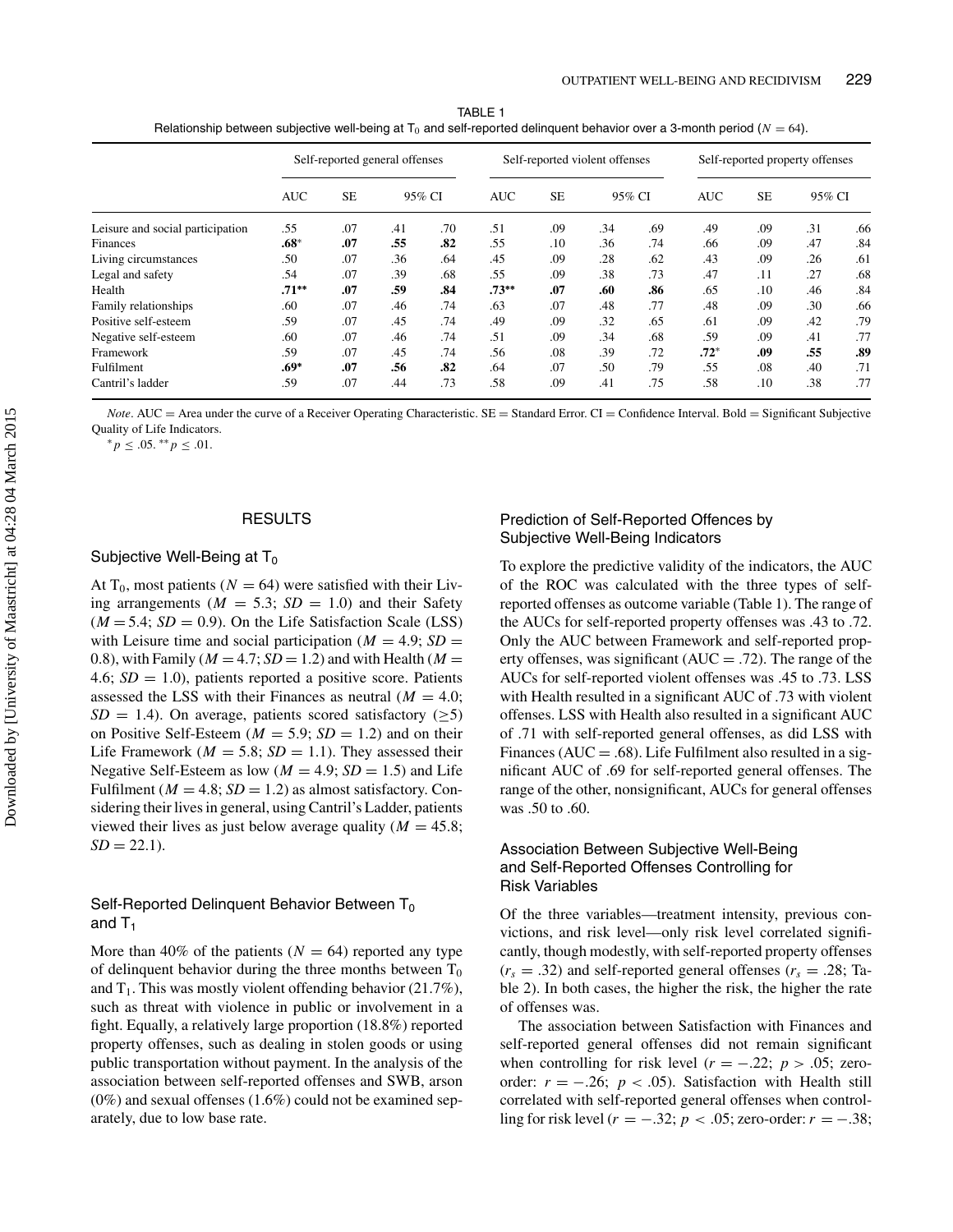TABLE 2 Relationship of risk factors with self-reported delinquent behavior over a 3-month period ( $T_0 - T_1$ ;  $N = 64$ ).

|                                              | %    | General | offenses offenses offenses | Violent Property |
|----------------------------------------------|------|---------|----------------------------|------------------|
| Incidence                                    |      | 42.2    | 21.9                       | 18.7             |
| LSI-R low risk $(<28\%)$                     | 25.0 | 25.0    | 12.5                       | $\Omega$         |
| LSI-R medium risk $(28\% - 41\%)$            | 31.3 | 42.1    | 15.8                       | 21.1             |
| LSI-R high risk $(>41\%)$                    | 43.8 | $59.1*$ | 36.4                       | $31.8*$          |
| Offense history: ever convicted              | 67.2 | 46.5    | 25.6                       | 20.9             |
| Never convicted before                       | 32.8 | 33.3    | 14.3                       | 14.3             |
| Intensive treatment $(>17 \times 7)$ months) | 53.1 | 44.1    | 26.5                       | 11.8             |
| Low treatment intensity                      | 46.9 | 40.0    | 16.7                       | 26.7             |

*Note*. Cells represent proportions of the group, who scored positive on the outcome measure (i.e., self reported offenses). <sup>∗</sup>*p* ≤ *.*05.

 $p < .005$ ). The association between Life Fulfilment and selfreported violent offenses remained significant controlling for risk level  $(r = -.26; p < .05;$  zero-order:  $r = -.32;$  $p < .01$ ). The same results were found for the association between Life Fulfilment and self-reported general offenses: controlling for risk level:  $r = -.39$  ( $p < .005$ ; zero-order:  $r = -.44$ ;  $p < .001$ ).

To test the hypothesis that SWB will buffer delinquent behavior in high-risk patients as defined by Austin and colleagues (2003;  $N = 28$ ), we compared high-risk patients who were less satisfied on the indicators of SWB with high-risk patients who were satisfied on the three types of self-reported criminal behavior. This comparison resulted in one significant association: high-risk patients who were less satisfied with health reported three times more general offenses than high-risk patients who were more satisfied with their health (LSS ≥ M: 20.0% offenses vs. LSS *<* M: 66.7% offenses;  $\chi^2[1] = 5.600; p = .018$ .

#### Subjective Well-Being at T<sub>2</sub>

At  $T_2$ , most patients ( $N = 102$ ) were satisfied with their Living arrangements ( $M = 5.3$ ;  $SD = 1.1$ ) and their Safety  $(M = 5.4; SD = 1.0)$ . On LSS with Leisure time and social participation ( $M = 4.9$ ;  $SD = 0.8$ ), with Family ( $M = 4.5$ ;  $SD = 1.5$ ) and with Health ( $M = 4.8$ ;  $SD = 0.9$ ), patients reported a positive score. Patients assessed the LSS with their Finances as just below neutral  $(M = 3.8; SD = 1.5)$ . There were no significant differences on domain-specific life satisfaction between  $T_0$  and  $T_2$ .

On average, patients scored satisfactory  $(\geq 5)$  on Positive Self-Esteem ( $M = 6.0$ ;  $SD = 1.3$ ), Life Fulfilment ( $M =$ 5.1; *SD* = 1.3), on Life Framework ( $M = 6.0$ ; *SD* = 1.0) and low on Negative Self-Esteem ( $M = 5.3$ ;  $SD = 1.6$ ). Except for Positive Self-Esteem, patients scored significantly higher at  $T_2$  on all aspects of their internal subjective well-being compared to  $T_0$ . Considering their lives in general, using Cantril's Ladder, patients viewed it as satisfactory  $(M =$ 

58.0;  $SD = 19.4$ ). This score was also significantly higher than their score at  $T_0$ .

#### Official Recidivism Data

Almost a quarter of the patients (24.5%) had been convicted of a new offense committed after  $T_2$ . For 13.7% of the patients, a trial procedure was still in progress. Most patients were (re)convicted of a violent offense (19.6%), whereas 9.8% had committed a property offense. No patients had been reconvicted of arson after  $T_2$ , and two patients were reconvicted of sexual offenses. The latter two outcomes were not used in studying the association between SWB and recidivism, due to low base rates. Eleven percent of the patients received a prison sentence, and seven patients got fines. Almost 6% of the patients were required to perform community service.

#### Subjective Well-Being and Official Recidivism

We found one significant AUC value for SWB at  $T_2$  for new convictions in general (for LSS with Health:  $AUC = .64$ ) and one for new convictions for property offenses (for LSS with Finances:  $AUC = .70$ ; Table 3). Three significant  $AUCs$  for violent offenses emerged, one for Satisfaction with Health  $(AUC = .72)$ , one for Life Framework  $(AUC = .64)$ , and one for Cantril's ladder ( $AUC = .66$ ).

## Controlling for Risk Variables in the Association between Subjective Well-Being and Official **Recidivism**

Similar to the results for self-reported offenses, treatment intensity and previous convictions did not correlate significantly with official recidivism (Table 4), so these variables were excluded from further analyses. Risk level, as measured with the LSI-R, correlated significantly with new convictions  $(r<sub>s</sub> = .31)$ , with violent offenses  $(r<sub>s</sub> = .22)$  and with property offenses  $(r_s = .29)$ .

None of the previously found zero-order associations remained significant when controlling for risk level. The association between Satisfaction with Health and violent reconvictions became  $r = -.18$  ( $p > .05$ ; zero-order:  $r = -.25$ ;  $p < .05$ ); the association between Life Framework and violent reconvictions went from  $r = -.20 (p < .05)$  to  $r = -.13$  $(p > .05)$  when controlling for risk level. The same result was found for the association between Cantril's Ladder and violent reconvictions: controlling for risk level:  $r = -0.17$  $(p > .05;$  zero-order:  $r = -.20; p < .05$ ).

Patients with a high risk level  $(N = 55)$ , as measured by the LSI-R, committed fewer violent offenses if they were more satisfied with their health than when they were less satisfied with it (LSS Health >M: 5.9% offenses vs. LSS Health < M: 36.8% offenses;  $\chi^2[1] = 5.676$ ;  $p = .017$ ). The general level of SWB also seemed to act as a buffer: high-risk patients who were less satisfied in general as measured with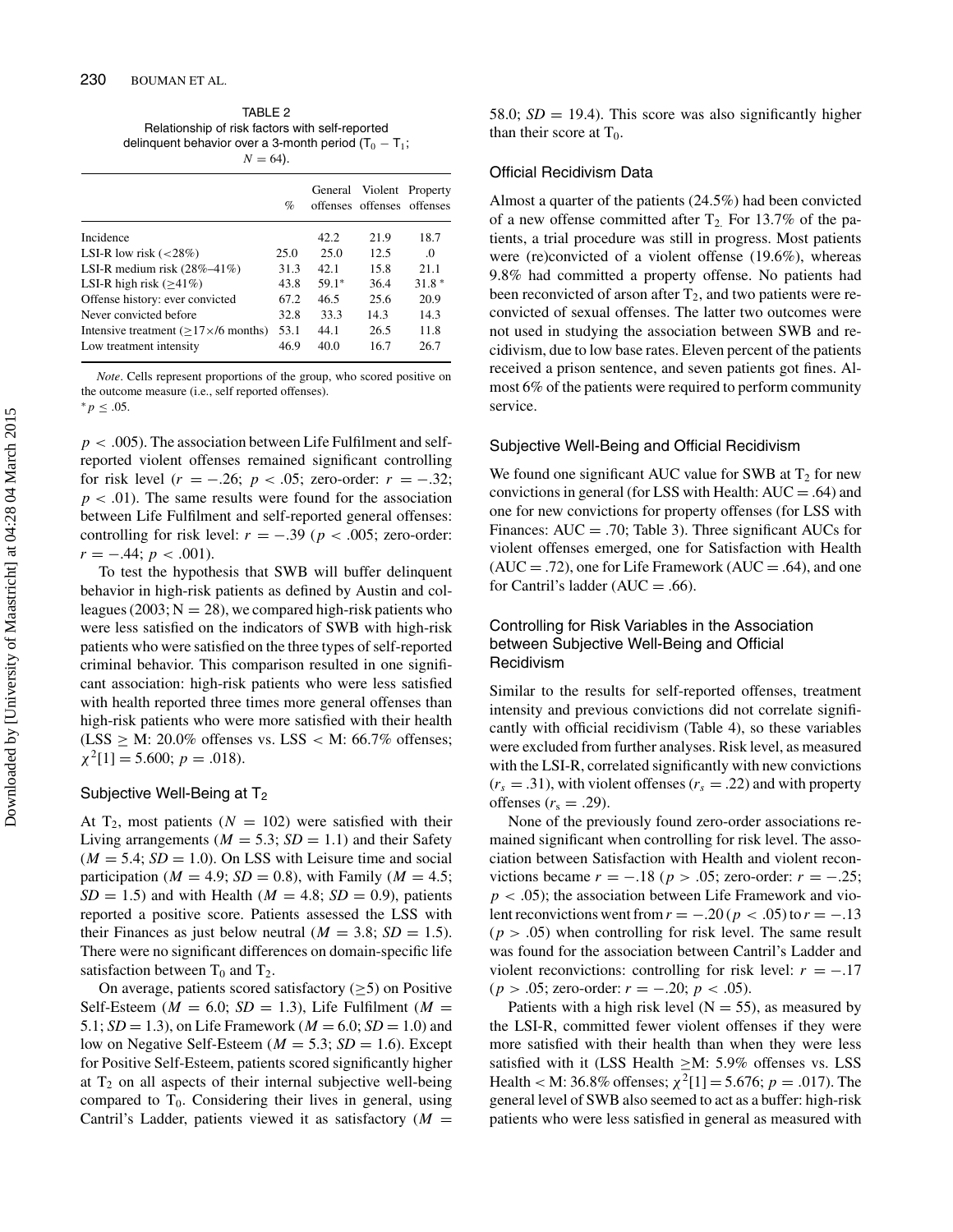| TABLE 3                                                                                     |
|---------------------------------------------------------------------------------------------|
| Relationship between subjective well-being at $T_2$ and recidivism after 3 years (N = 102). |

|                                  | New conviction |           |     |        | Violent offense |           |        |     | Property offense |           |        |     |
|----------------------------------|----------------|-----------|-----|--------|-----------------|-----------|--------|-----|------------------|-----------|--------|-----|
|                                  | <b>AUC</b>     | <b>SE</b> |     | 95% CI | <b>AUC</b>      | <b>SE</b> | 95% CI |     | <b>AUC</b>       | <b>SE</b> | 95% CI |     |
| Leisure and social participation | .56            | .07       | .42 | .70    | .60             | .08       | .44    | .75 | .51              | .10       | .32    | .71 |
| Finances                         | .61            | .07       | .48 | .75    | .63             | .07       | .49    | .77 | $.70*$           | .10       | .51    | .89 |
| Living circumstances             | .58            | .07       | .45 | .71    | .59             | .08       | .44    | .73 | .59              | .11       | .37    | .81 |
| Legal and safety                 | .56            | .06       | .43 | .69    | .56             | .08       | .41    | .71 | .57              | .09       | .38    | .75 |
| Health                           | $.64*$         | .06       | .52 | .77    | $.72***$        | .07       | .59    | .84 | .65              | .08       | .50    | .81 |
| Family relationships             | .47            | .07       | .33 | .60    | .49             | .08       | .33    | .64 | .67              | .09       | .49    | .84 |
| Positive self-esteem             | .50            | .07       | .35 | .64    | .52             | .08       | .36    | .67 | .57              | .10       | .39    | .76 |
| Negative self-esteem             | .53            | .07       | .40 | .66    | .50             | .08       | .36    | .65 | .54              | .09       | .36    | .72 |
| Framework                        | .59            | .07       | .45 | .72    | $.64*$          | .07       | .50    | .79 | .63              | .10       | .44    | .81 |
| <b>Fulfilment</b>                | .56            | .07       | .43 | .70    | .59             | .07       | .46    | .73 | .54              | .11       | .33    | .76 |
| Cantril's Ladder                 | .62            | .06       | .50 | .75    | $.66*$          | .07       | .52    | .80 | .55              | .09       | .38    | .72 |

*Note*. AUC = Area under the curve of a Receiver Operating Characteristic. SE = Standard Error. CI = Confidence Interval. Bold = Significant Subjective Quality of Life Indicators.

<sup>∗</sup> *p* ≤ *.*05; ∗∗*p* ≤ *.*01.

Cantril's Ladder (CL) committed three times more violent offenses than high-risk patients who were more satisfied with their lives (CL  $\geq$ M: 13.0% offenses vs. CL < M: 37.5% offenses;  $\chi^2[1] = 4.035$ ;  $p = .045$ ).

#### **DISCUSSION**

Subjective well-being is believed to serve as a buffer to prevent criminal behavior (Ward, 2002). In our study of forensic psychiatric outpatients, general subjective well-being did not show a negative association with self-reported criminal behavior in the short-term. However, two specific SWB indicators—satisfaction with health and life fulfilment—did predict significantly decreased self-reported violent and general offenses. The risk level of the patients correlated sig-

TABLE 4 Relationship of risk factors with official recidivism after  $T_2$  ( $N = 102$ ).

|                                               | %    | Any<br>new<br>conviction | offense | Conviction Conviction<br>for violent for property<br>offense |
|-----------------------------------------------|------|--------------------------|---------|--------------------------------------------------------------|
| Incidence                                     |      | 24.5                     | 19.6    | 9.8                                                          |
| LSI-R low risk $(<28\%)$                      | 18.6 | 5.3                      | 5.3     | $\Omega$                                                     |
| LSI-R medium risk (28%–41%) 27.5              |      | 14.3                     | 14.3    | $\Omega$                                                     |
| LSI-R high risk $(>41\%)$                     | 53.9 | $36.4***$                | $27.3*$ | $18.2***$                                                    |
| Offence history: ever convicted               | 84.3 | 27.9                     | 22.1    | 11.6                                                         |
| Never convicted before                        | 15.7 | 6.3                      | 6.3     | .0                                                           |
| Intensive treatment<br>$(>17\times/6$ months) | 55.9 | 24.6                     | 17.5    | 14.0                                                         |
| Low treatment intensity                       | 44.1 | 24.4                     | 22.2    | 4.4                                                          |

*Note*. Cells represent proportions of the group, who scored positive on the outcome-measure (i.e., recidivism).

<sup>∗</sup>*p* ≤ *.*05. ∗∗*p* ≤ *.*01. ∗∗∗*p* ≤ *.*005.

nificantly with self-reported general and property offences, with a medium effect size  $(r = .28; r = .31;$  according to Cohen, 1988). The way patients perceived their health and their lives and, more specifically, when they envisioned themselves to achieve their own life goals correlated with general self-reported offenses, even after controlling for risk level. SWB with health buffered a high risk level for self-reported general offenses: high-risk patients who were more satisfied with their general and mental health reported three times fewer general offenses than high-risk patients who were less satisfied.

General subjective well-being was only modestly negatively related to official violent reconvictions in the longer term. Satisfaction with health was also significantly related to fewer reconvictions for violent offenses. After controlling for risk level, which again correlated with reconvictions with a medium effect size, none of the previously mentioned significant associations between subjective well-being indicators and official re-offending remained significant. However, satisfaction with health and general life satisfaction did buffer a high risk level for violent reconvictions after a 3-year followup. Patients' judgments about their health, as well as their satisfaction with mental health care, was associated with a significant difference in number of reconvictions for violent offenses: more satisfied patients committed six times fewer violent re-offences than dissatisfied patients; general life satisfaction resulted in a three times lower level of reconvictions for violent crimes compared to patients who were not that satisfied with their lives.

We used the Good Lives Model (Ward, 2002) as the general framework for our research to explore the relationship between subjective well-being and criminal behavior. In the GLM, patients are hypothesized to be less inclined to commit offenses if their lives are good and fulfilling. We operationaliszd 'a good life' as satisfaction with oneself and one's life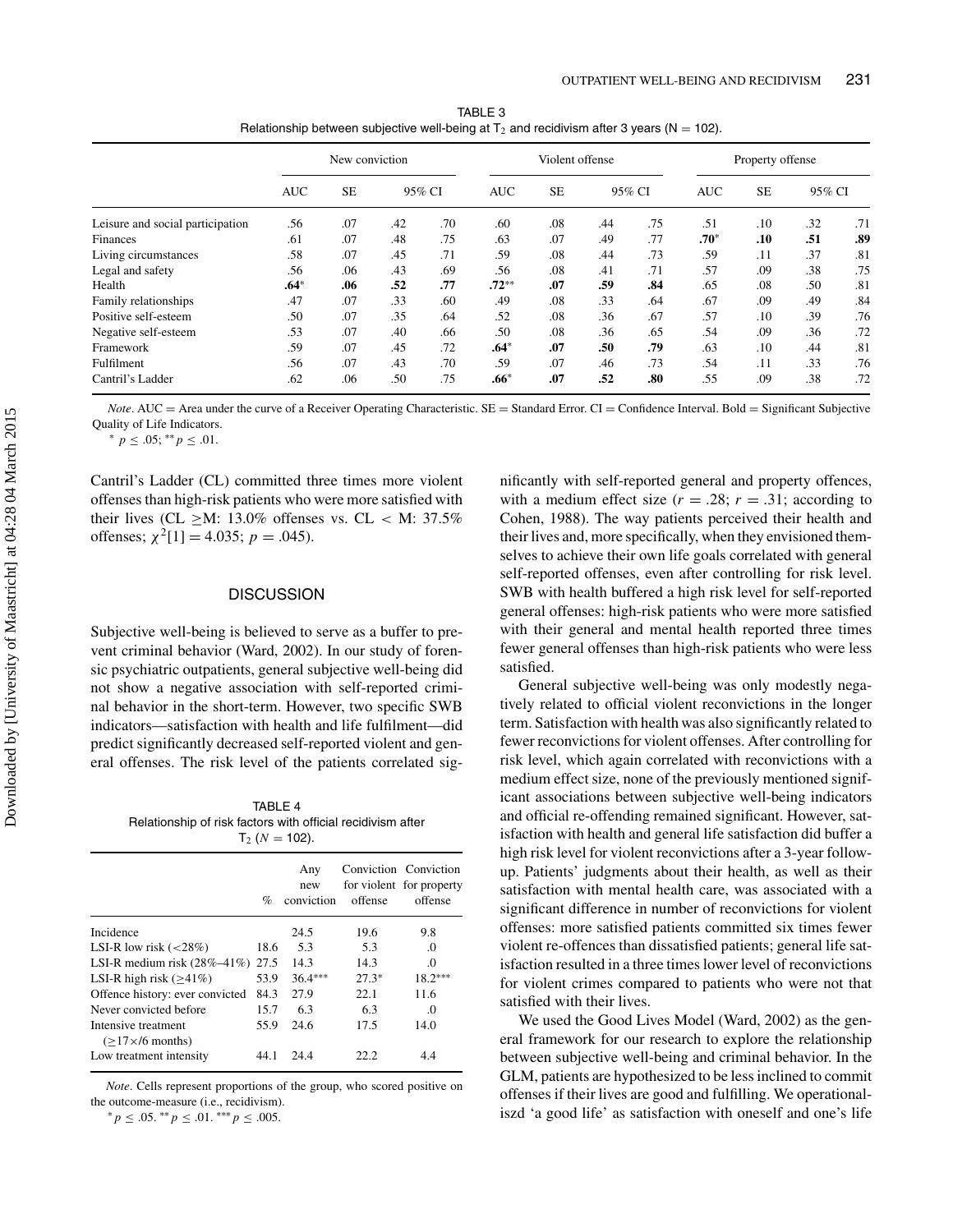as perceived by the patient. The fulfilling life was studied by means of two subscales of the Life Regard Index: life framework and life fulfilment. The results, especially for satisfaction with health and satisfaction with their lives in general, support the good lives notion. The strength of the correlations indicated that subjective well-being seems to have a stronger effect on short-term delinquent behavior than on longer-term reconvictions, although for high-risk patients, there was also an effect on the longer term.

In the Good Lives Model (Ward, 2002), a good or fulfilling life is supposed to contribute to a reduction in recidivism (Ward & Brown, 2004). A good life becomes possible when "an individual possesses the necessary conditions for achieving primary goods, has access to primary goods, lives a life characterized by the instantiation of these goods and when this is achieved in balance with the social obligations of community membership" (Ward & Brown, 2004, p. 249). Primary (human) goods are "defined as actions, states of affairs, characteristics, experiences, and states of mind that are intrinsically beneficial to human beings" (p. 246). Examples are good health, freedom from stress, and spirituality.

The results of our study support the general assumption of the GLM. More specifically, three primary human goods mentioned in the GLM were protective against re-offending: a good life (expressed in good health and sound finances), agency and spirituality (both expressed in life framework and life fulfilment). Both our study and studies by Purvis (2005; mentioned in Ward, Mann, & Gannon, 2007) and Lindsay, Ward, Morgan, and Wilson (2007) underscore the importance of including notions of the good life or subjective well-being in a theoretical model to understand criminal (re)offending.

The main limitation of this study was the sample size, especially in the study of the association between SWB and self-reported offenses. The response rate for self-reported delinquent behavior after three months was less than 50%. We were unable to (re-)approach nonresponders to improve the response-rate, due to restrictions concerning the anonymity of participants. However, we did not find any significant differences between responders and nonresponders at  $T_1$  on important risk factors.

In our sample, the domain-specific indicators of SWB did not change within the six-month period, but general SWB and three of the four internal indicators of SWB did change significantly. Whether these changes result in a lasting higher level of SWB is unknown, and could be a subject for future studies. With the present design, we were unable to determine whether indicators of SWB should be considered stable or acute dynamic factors (see Hanson & Harris, 1998; Webster, Douglas, Belfrage, & Link, 2000). The lack of an association of SWB with long-term criminal reconvictions may indicate either an absence of an association between SWB and longer term criminal behavior or point at the acutely dynamic nature of SWB, which might fluctuate with degree of mental health support.

In our study, five significant AUCs reached a level of ≥.70: between Satisfaction with Health and self-reported violent and general offenses; between Life Framework and self-reported property offenses; between Satisfaction with Finances and property reconvictions; and between Satisfaction with Health and violent reconvictions, but none reached the threshold of  $> 0.75$ . In our opinion, these values are of modest accuracy. The other significant AUCs did not reach this threshold. The lower bound of the 95% confidence intervals did not reach the .70 threshold in any case. The highest was found for the curve of satisfaction with health and self-reported violent offenses: lower bound AUC = .60. Although these values are modest, "[instruments] of modest accuracy yield relevant information that is better suited to legal decision-making than simply betting the base rate" (Mossman, 2008, p. 280), because "even modest accuracy (i.e., AUC  $\cong$  0.7) can identify some offenders as statistically "likely" to recidivate" (p. 288).

The primary aim of this study was to identify possible protective factors for criminal (re-)offending. Although the results are modest, they are promising enough to merit further exploration in future studies. Our study had a crosssectional, prospective design. To more fundamentally explore the possible buffering effect of subjective well-being on criminal desistance, an experimental design is warranted. The Good Lives Model offers means to improve subjective well-being of offenders. Thus, a design in which forensic psychiatric outpatients are randomly assigned to a control group and to an experimental group which undergoes (additional) treatment with a good lives plan to enhance subjective well-being, which employs outcome measures such as shortterm self-reported and official long-term re-offending could provide more insight into the possible causal association between subjective well-being and desistance from criminal offending.

#### **REFERENCES**

- Agnew, R. (1992). Foundation for a General Strain Theory of crime and delinquency. *Criminology, 30*, 47–87.
- American Psychiatric Association (2000). *DSM-IV-TR, Diagnostic and statistical manual of mental disorders*, 4th edition, text revision. Washington  $DC:$  Author.
- Andrews, D. A., & Bonta, J. L. (1995). *The Level of Service Inventory – Revised*. Toronto, Canada: Multi-Health Systems.
- Andrews, D. A., & Bonta, J. L. (2000). *Level of Service Inventory-Revised, User's manual.* Multi-Health Systems Inc., New York, Toronto.
- Austin, J., Coleman, D., Peyton, J., & Johnson, K. D. (2003). Reliability and validity study of the LSI-R risk assessment instrument (Final Report Submitted to The Pennsylvania Board of Probation and Parole on January 9th 2003). Washington, DC: The George Washington University, The Institute on Crime, Justice and Corrections. Retrieved on June 21, 2005 from http://www.pccd.state.pa.us/pccd/lib/pccd/stats/lsi\_r\_final\_report.pdf.
- Bartel, P., Borum, R., & Forth, A. (2000). *Structured Assessment for Violence Risk in Youth (SAVRY)*. Consultation edition. Tampa, FL: University of South Florida.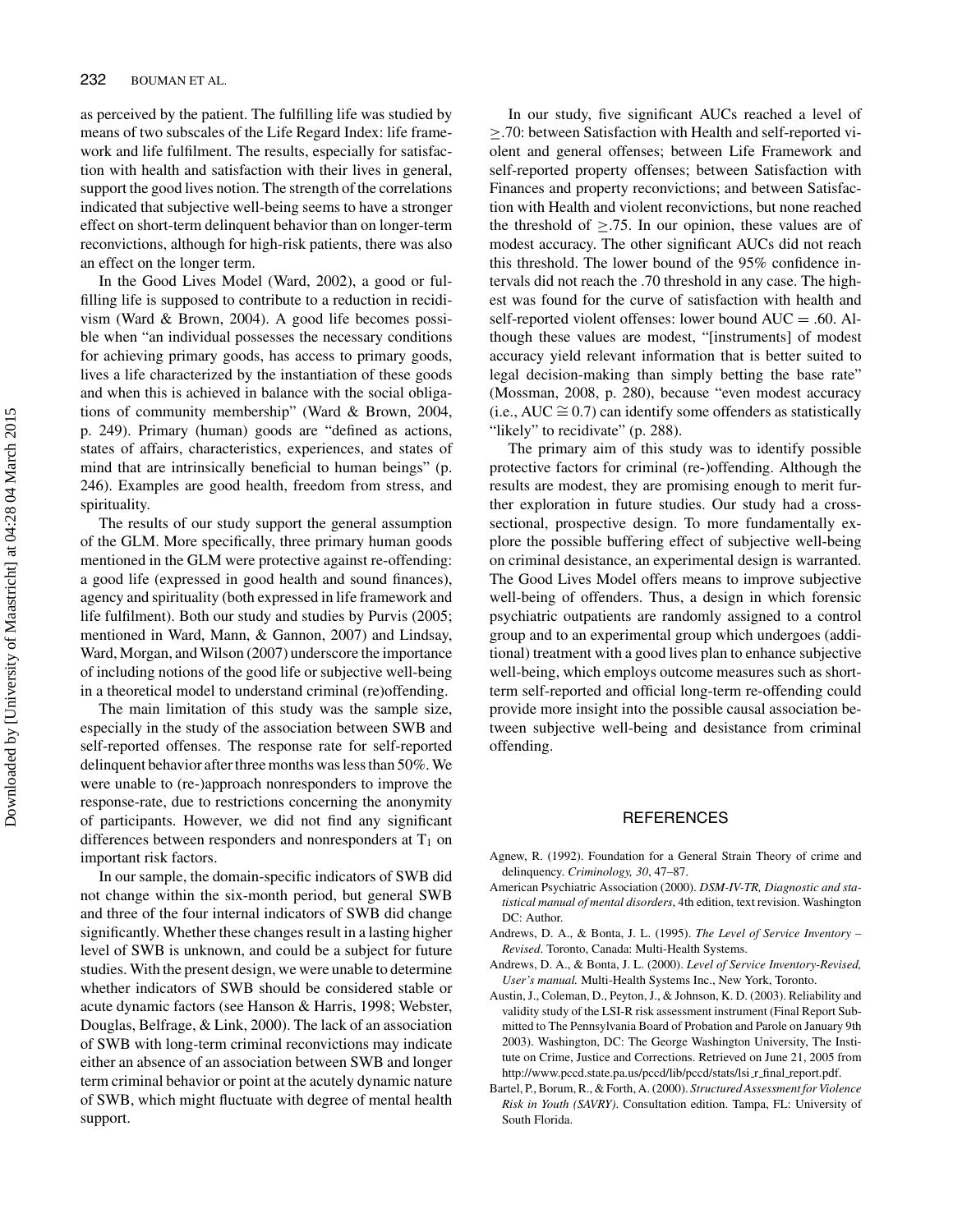- Boevink, W. A., Wolf, J.R.L.M., Nieuwenhuizen, Ch. van, & Schene, A. H.(1995). Kwaliteit van leven van langdurig van ambulante zorg afhankelijke psychiatrische patiënten; Een conceptuele verkenning [Quality of life in psychiatric patients depending on long-term outpatient care: A conceptual exploration]. *Tijdschrift voor Psychiatrie, 37,* 97–110.
- Bonta, J., Law, M., & Hanson, K. (1998). The prediction of criminal and violent recidivism among mentally disordered offenders: A meta-analysis. *Psychological Bulletin, 123*, 123–142.
- Bouman, Y.H.A., Ruiter, C. de, & Schene, A. H. (in press). Social ties and short-term self-reported delinquent behaviour of forensic personality disordered outpatients. *Legal and Criminological Psychology,* published online 16 May 2009, URL:http://bpsoc.publisher.ingentaconnect.com/content/bpsoc/lcp/pre-prints/lcp-269, doi: 10.1348/13- 5532509X444528.
- Bouman, Y.H.A., Nieuwenhuizen, Ch. van, Schene, A. H., & Ruiter, C. de (2008). Quality of life of male outpatients with severe personality disorders or psychotic disorders: A comparison. *Criminal Behaviour and Mental Health, 18,* 279–291, doi: 10.1002/cbm.703.
- Chung, M.C., Cumella, S., Wensley, J., & Easthope, Y. (1998). Quality of life and psychological well-being of mentally disordered offenders after court diversion: a 6-month follow-up. *International Journal of Offender Therapy and Comparative Criminology, 42*, 164–173.
- Cohen, J. (1988). *Statistical power analysis for the behavioral sciences*. Hillsdale, NJ: Erlbaum.
- Coid, J., Hickey, N., Kahtan, N., Zhang, T., & Yang, M. (2007). Patients discharged from medium secure forensic psychiatric services: Reconvictions and risk factors. *British Journal of Psychiatry, 190*, 223–229. Retrieved September 9, 2008. doi: 10.1192/bjp.bp.105.018788.
- Dam, C. van, Janssens, J.M.A.M, Bruyn, E.E.J. van, Koolen, J.J.C.M., & Spee, J.E.J. (1999). *Self-report delictlijst. Bewerking van de self-report delictlijst zoals ontwikkeld door het WODC*. K.U.N./ R.I.J. Nijmegen, The Netherlands: De Hunnerberg.
- Debats, D. L. (1996a). *Meaning in life: Psychometric, clinical and phenomenological aspects*. PhD Thesis. University Groningen, The Netherlands.
- Debats, D. L. (1996b). Meaning in life: Clinical relevance and predictive power. *British Journal of Clinical Psychology, 35*, 503–516.
- Debats, D. L., Lubbe, P. M. van der, & Wezeman, F.R.A. (1993). On the psychometric properties of the Life Regard Index (LRI): A measure of meaningful life. An evaluation in three independent samples based on the Dutch version. *Personality and Individual Differences, 14*, 337–345.
- Diener, E., & Suh, E. (1997). Measuring quality of life: Economic, social, and subjective indicators. *Social Indicators Research, 40*, 189–216.
- Draine, J., & Solomon, P. (1992). Comparison of seriously mentally ill case management clients with and without arrest histories. *The Journal of Psychiatry and the Law, 20*, 335–349.
- Draine, J., & Solomon, P. (1994). Jail recidivism and the intensity of case management services among homeless persons with mental illness leaving jail. *The Journal of Psychiatry & Law, 22*, 245–261.
- Draine, J., & Solomon, P. (2000). Anxiety and depression symptoms and quality of life among clients of a psychiatric probation and parole service. *Psychiatric Rehabilitation Journal, 24*, 38–45.
- Fawcett, T. (2004). ROC Graphs: Notes and Practical Considerations for Data Mining Researchers. Retrieved on August 11, 2006 from: http://home.comcast.net/∼tom.fawcett/public html/papers/ROC101.pdf.
- Fitzpatrick, K. M. (1997). Fighting among America's youth: A risk and protective factors approach. *Journal of Health and Social Behavior, 38*, 131–148.
- Gendreau, P., Goggin, C., & Gray, G. (2000). Case need review: Employment domain. Saint John, NB: Centre for Criminal Justice Studies, University of New Brunswick.
- Gerber, G.J., Prince, P. N., Duffy, S., McDougall, L., Cooper, J., & Dowler, S. (2003). Adjustment, integration, and quality of life among forensic patients receiving community outreach services. *International Journal of Forensic Mental Health, 2*, 129–136.
- Goggin, C., Gendreau, P., & Gray, G. (1998). *Case needs review: Associates / Social interaction Domain*. Saint John, NB: Centre for Criminal Justice Studies, University of New Brunswick.
- Grann, M., Hiscoke, U.L., Haggard-Grann, U., Sturidsson, K., Dernevik, M., Hallqvist, J., Kullgren, G., Langstrom, N., Lotterberg, M., Lovstrom, L., Siversson, E., Stahle, B., & Woodhouse, A. (2001). *SORM-E, Structured Outcome Assessment and Community Risk Monitoring.* Stockholm, Sweden: Karolinska Institute.
- Hanley, J. A., & McNeil, B. J. (1982). The meaning and use of the area under a receiver operating characteristic (ROC) curve. *Radiology, 143*, 29–36.
- Hanson, R. K., & Harris, A. (1998). *Dynamic predictors of sexual recidivism* (User report No. 1998-1). Ottawa: Department of the Solicitor General of Canada. Retrieved 16 March 2000 from http://ww2.pssp.gc.ca/publications/Corrections/199801b\_e.pdf.
- Hildebrand, M., & Ruiter, C. de (2004). PCL-R psychopathy and its relation to DSM-IV Axis I and II disorders in a sample of male forensic psychiatric patients in the Netherlands. *International Journal of Law and Psychiatry, 27*, 233–248.
- Lehman, A. F. (1983). The well-being of chronic mental patients. Archives of General *Psychiatry, 40*, 369–373.
- Lehman, A. F. (1999). A review of instruments for measuring quality-of-life outcomes in mental health. In Miller, N. E., Magruder, K. M. (eds.) *Costeffectiveness of psychotherapy: A guide for practitioners, researchers, and policymakers* (pp. 174–181). New York: Oxford University Press.
- Lindsay, W. R., Ward, T., Morgan, T., & Wilson, I. (2007). Self-regulation of sex offending, future pathways and the Good Lives Model: Applications and problems. *Journal of Sexual Aggression, 13*, 37–50.
- Masthoff, E. D., Trompenaars, F. J., Heck, G.L. van, Hodiamont, P. P., & Vries, J. de (2006). Quality of life and psychopathology: Investigations into their relationship. *Australian and New Zealand Journal of Psychiatry, 40*, 333–340.
- Miller, H. A. (2006). A dynamic assessment of offender risk, needs, and strengths in a sample of pre-release general offenders. *Behavioral Sciences and the Law, 24*, 767–782.
- Monahan, J. (1981). *Predicting violent behavior: An assessment of clinical techniques*. Beverly Hills CA: Sage.
- Monahan, J., Steadman, H. J., Silver, E., Appelbaum, P. S., Robbins, P. C., Mulvey, E. P., Roth, L. H., Grisso, T., & Banks, S. (2001). *Rethinking risk assessment: the MacArthur study of mental disorder and violence*. Oxford, New York: Oxford University Press.
- Mossman, D. (1994). Assessing predictions of violence: Being accurate about accuracy. *Journal of Consulting and Clinical Psychology, 62*, 783– 792.
- Mossman, D. (2008). Analyzing the performance of risk assessment instruments: A response to Vrieze and Grove (2007). *Law and Human Behavior, 32*, 279–291.
- Narud, K., Mykletun, A., & Dahl, A. A. (2005). Quality of life in patients with personality disorders seen at an ordinary psychiatric outpatient clinic. *BMC Psychiatry 5*:10. Retrieved on May 2, 2005 from http://www.biomedcentral.com/1471-244x/5/10.
- Nieuwenhuizen, Ch. van (1998). *Quality of life of persons with severe mental illness: An instrument*. Amsterdam: Thesis Publishers.
- Nieuwenhuizen, Ch. van, Schene, A.H., Boevink, W. A., & Wolf, J.R.L.M. (1998). The Lancashire Quality of Life Profile: First experiences in the Netherlands. *Community Mental Health Journal, 34,* 513– 524.
- Nieuwenhuizen, Ch. van, Schene, A. H., & Koeter, M.W.J. (1998). *Lancashire Kwaliteit van Leven Profiel, Uitgebreide Nederlandse versie* [Lancashire Quality of Life Profile, extended Dutch version]. Eindhoven, The Netherlands: Youth Forensic Psychiatric Hospital 'De Catamaran'.
- Odonne-Paolucci, E. O., Violato, C., & Schofield, M. A. (2000). *A review of marital and family variables as they relate to adult criminal recidivism*. Calgary: National Foundation for Family Research and Education.